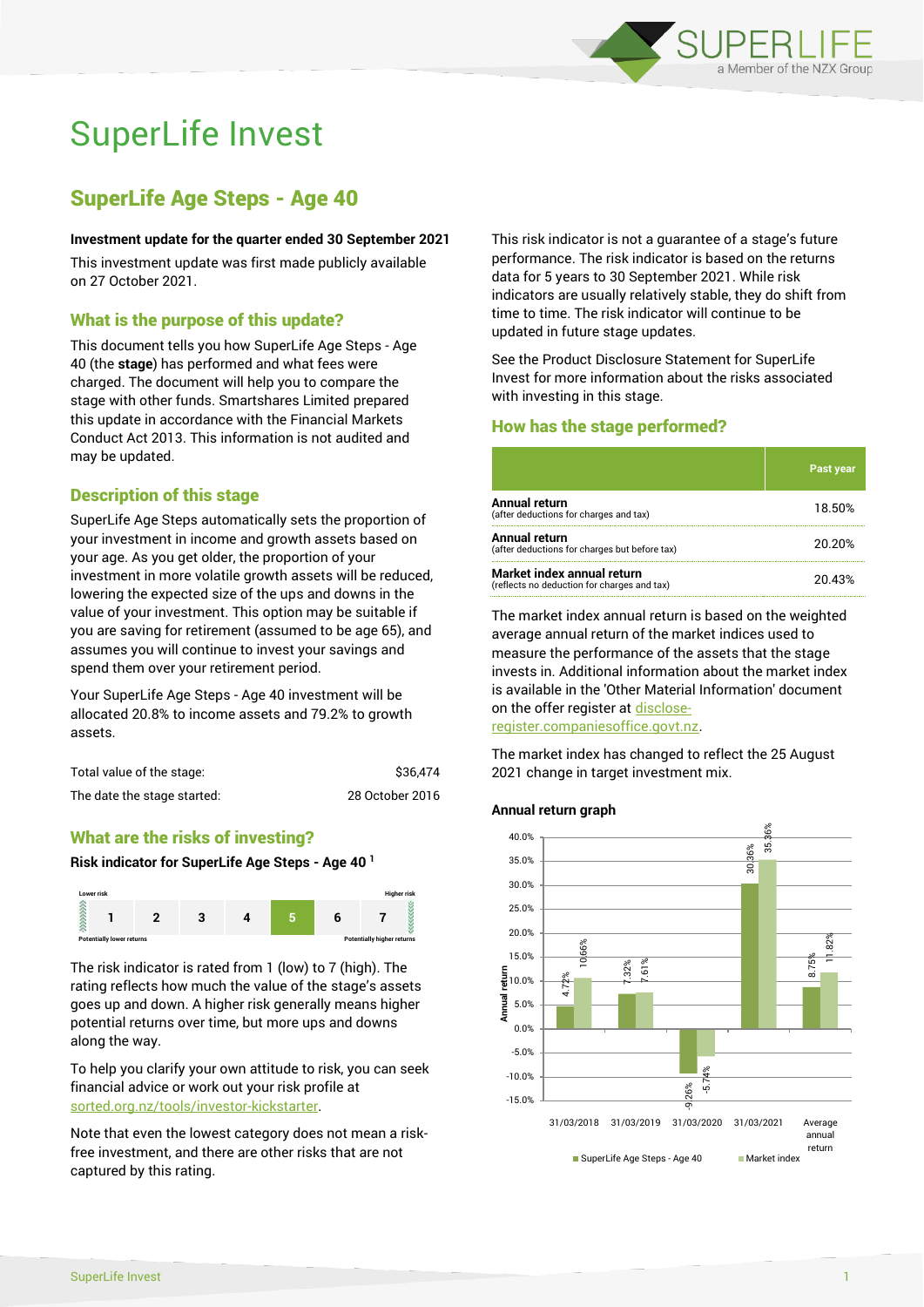

This shows the return after fund charges and tax for each year ending 31 March since the fund started. The last bar shows the average annual return since the fund started, up to 30 September 2021.

**Important:** This does not tell you how the fund will perform in the future.

Returns in this update are after tax at the highest prescribed investor rate (PIR) of tax for an individual New Zealand resident. Your tax may be lower.

# What fees are investors charged?

Investors in SuperLife Age Steps - Age 40 are charged fund charges. In the year to 31 March 2021 these were:

|                                                                  | % per annum of stage's<br>net asset value |  |
|------------------------------------------------------------------|-------------------------------------------|--|
| <b>Total fund charges</b>                                        | በ 52%                                     |  |
| Which are made up of:                                            |                                           |  |
| <b>Total management and administration charges</b><br>(estimate) | በ 52%                                     |  |
| Including:                                                       |                                           |  |
| Manager's basic fee                                              | 0.51%                                     |  |
| Other management and<br>administration charges                   | 0.01%                                     |  |
| Other charges                                                    | Dollar amount per investor                |  |
| Administration fee                                               | \$12 per annum                            |  |

Investors may also be charged individual action fees for specific actions or decisions (for example, if an investor has a financial adviser and has agreed to pay a fee to the adviser for providing financial advice). See the Product Disclosure Statement for SuperLife Invest for more information about those fees.

The fees set out above include GST where applicable.

Small differences in fees and charges can have a big impact on your investment over the long term.

# Example of how this applies to an investor

Jess had \$10,000 in the stage at the start of the year and did not make any further contributions. At the end of the year, Jess received a return after fund charges were deducted of \$1,850 (that is 18.50% of her initial \$10,000). Jess paid other charges of \$12. This gives Jess a total return after tax of \$1,838 for the year.

### What does the stage invest in?

#### **Actual investment mix**

This shows the types of assets that the stage invests in.



#### **Target investment mix**

This shows the mix of assets that the stage generally intends to invest in.

| <b>Asset Category</b>        | <b>Target asset mix</b> |
|------------------------------|-------------------------|
| Cash and cash equivalents    | 6.80%                   |
| New Zealand fixed interest   | 5.60%                   |
| International fixed interest | 8.40%                   |
| Australasian equities        | 19.80%                  |
| International equities       | 51.40%                  |
| Listed property              | 4.00%                   |
| Unlisted property            |                         |
| Commodities                  |                         |
| Other                        | 4.00%                   |